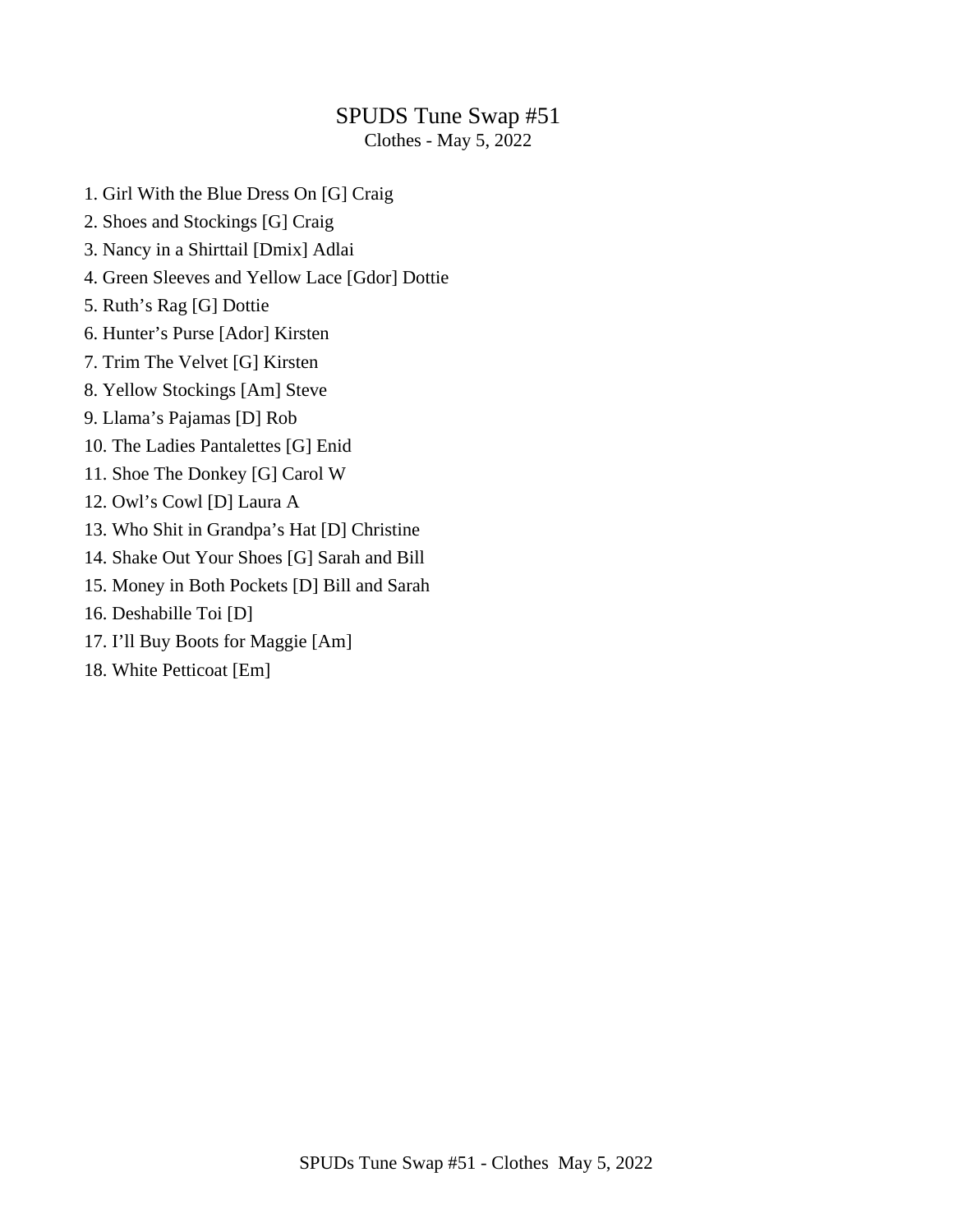The Girl With the Blue Dress On



Shoes and Stockings

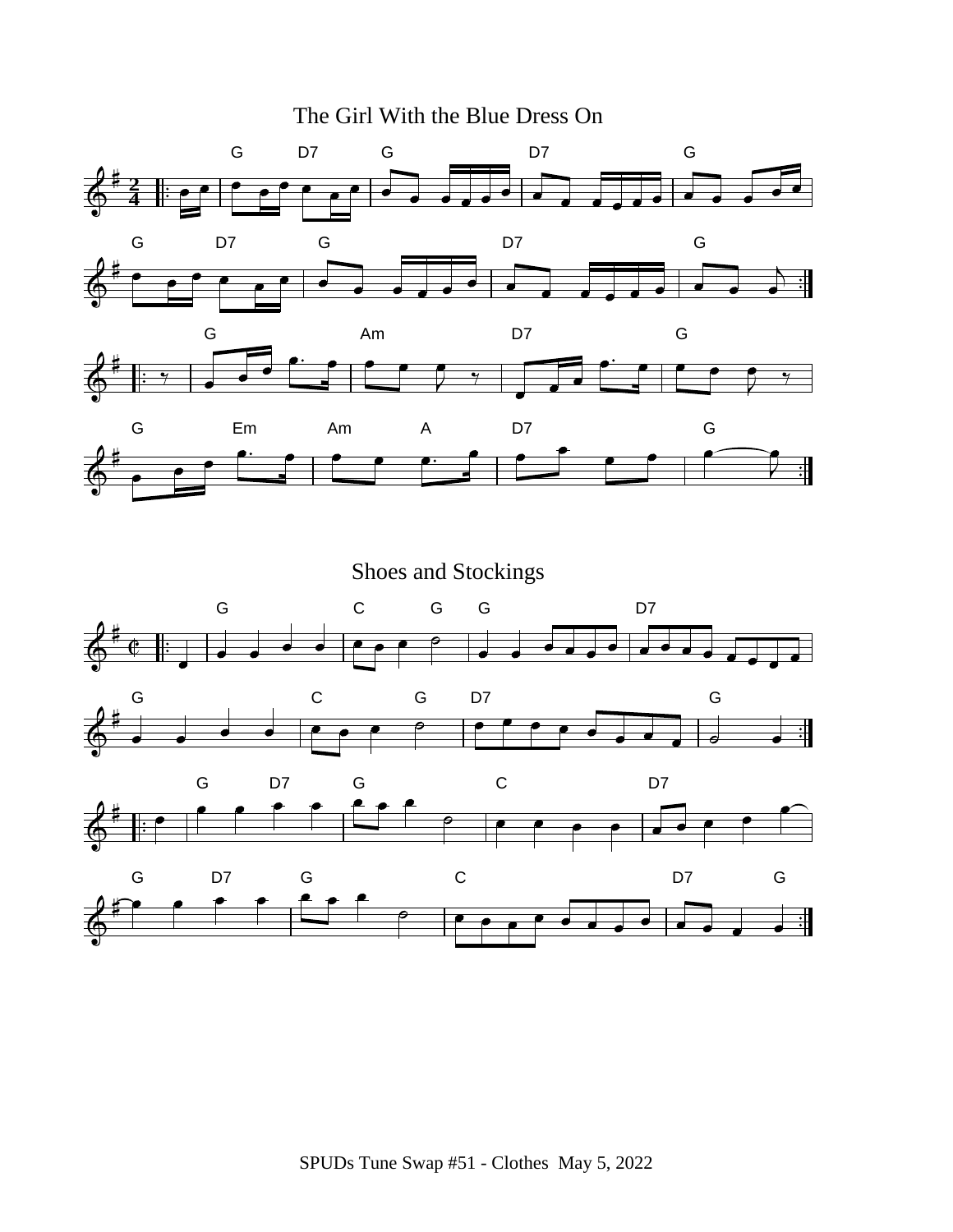# Nancy in a Shirttail



"Nancy in a shirttail" was my grandmother's expression for getting caught nekkid.

Green Sleeves and Yellow Lace

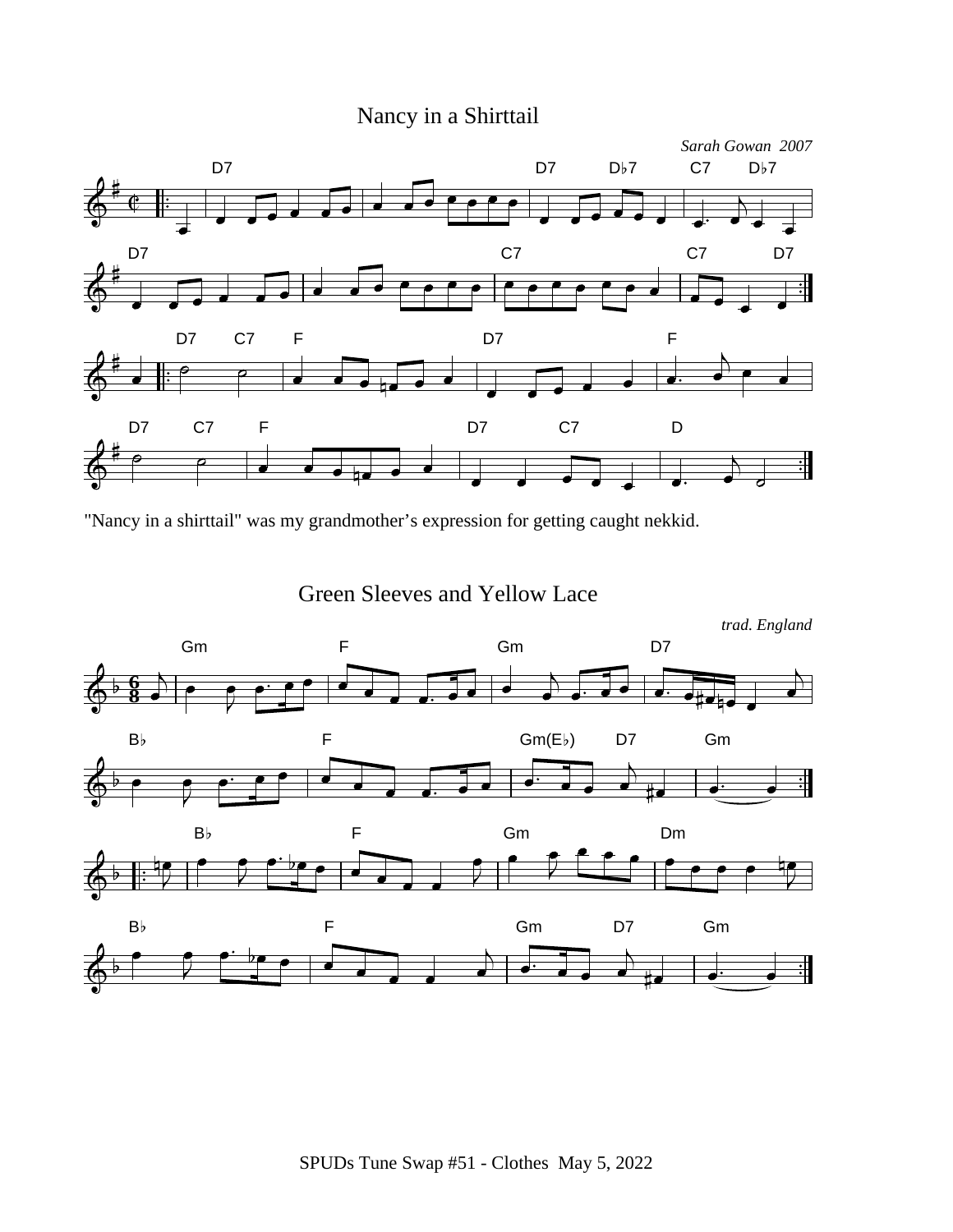

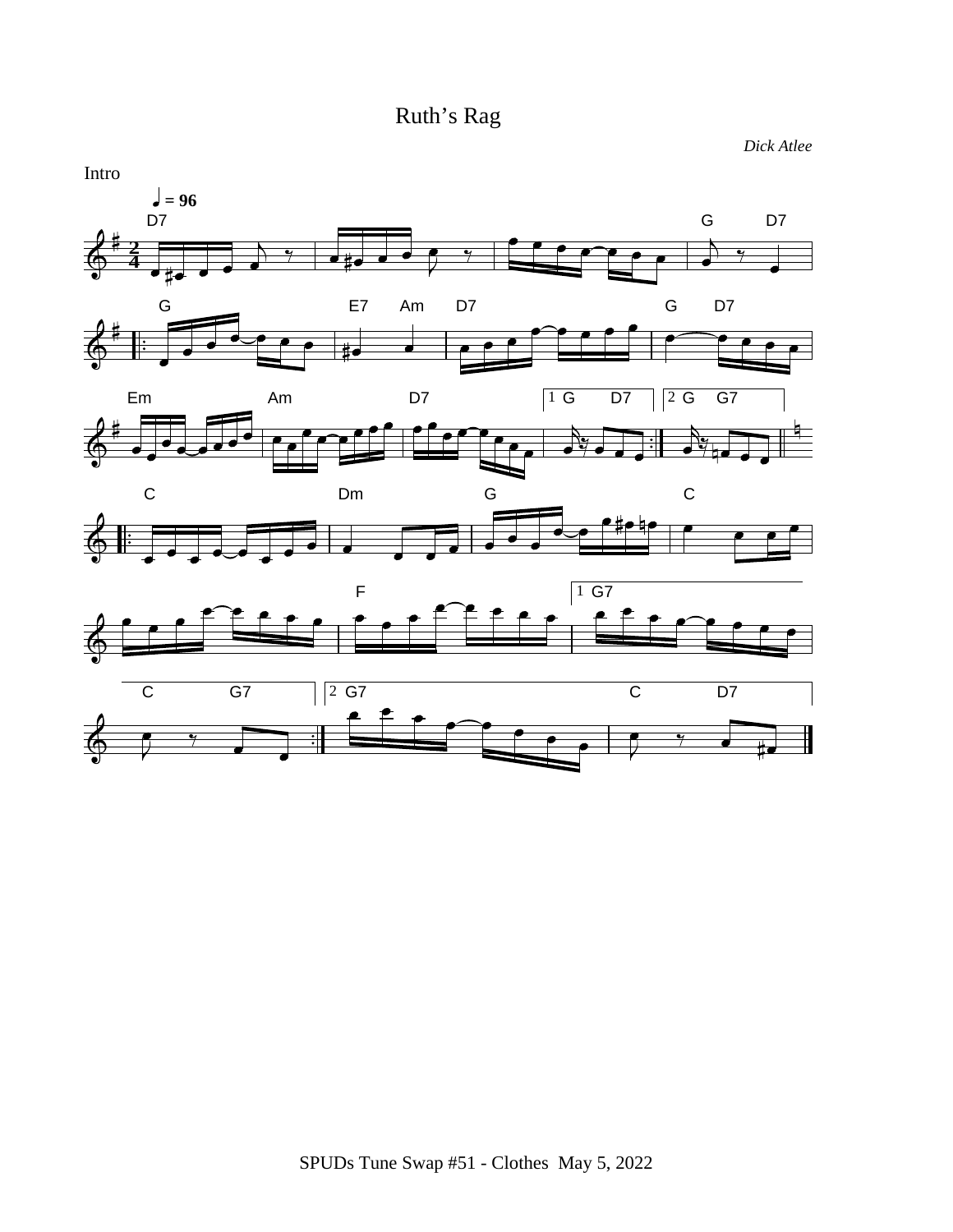## Hunter's Purse

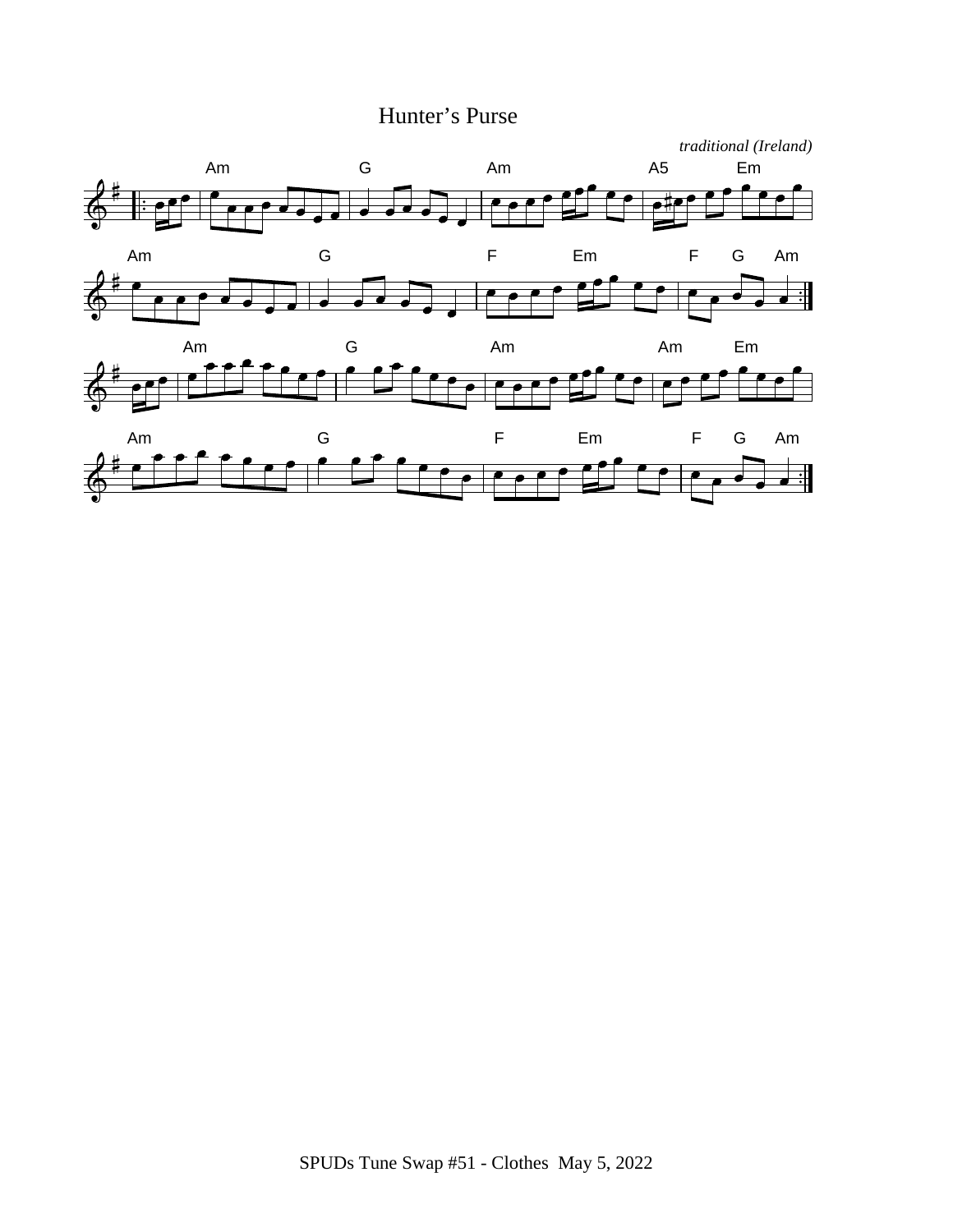Trim The Velvet

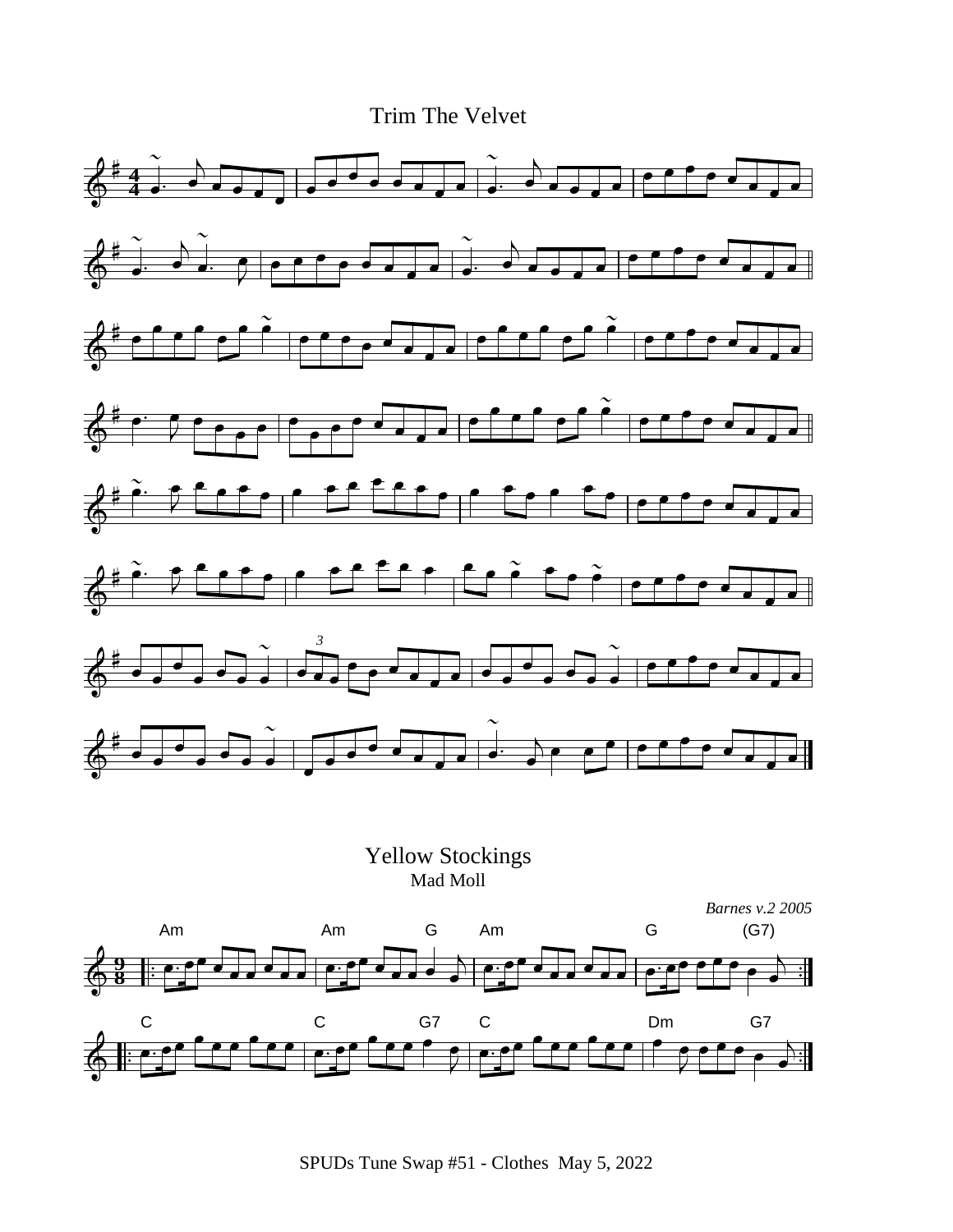

The Llama's Pajamas Tune 1 of the South Coast Hornpipe Set

The Ladies Pantalettes

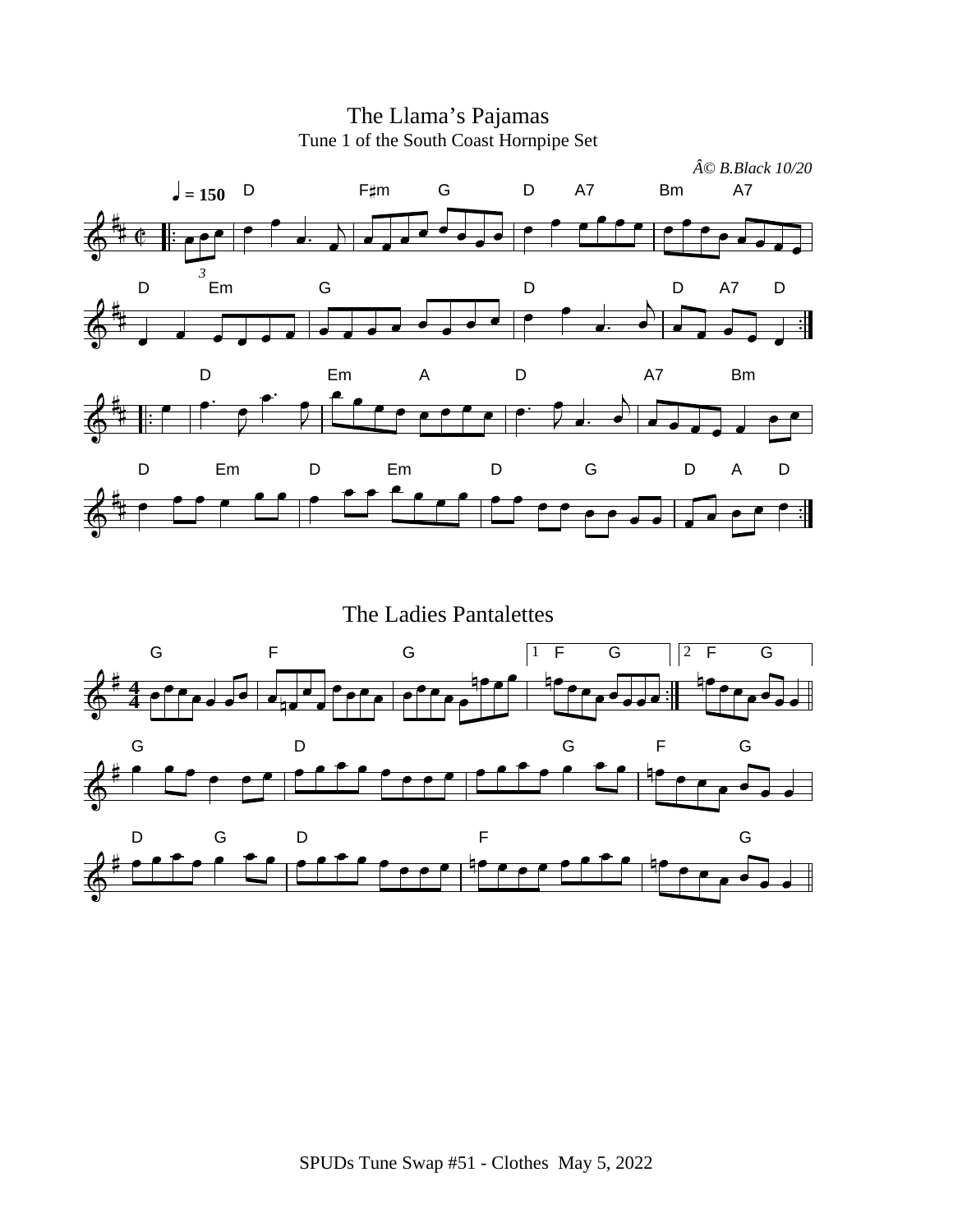Shoe The Donkey



Owl's Cowl

![](_page_7_Figure_3.jpeg)

Written by Daniel Raine, all rights reserved, used by permission. Learned from the great Chimney Swift debut album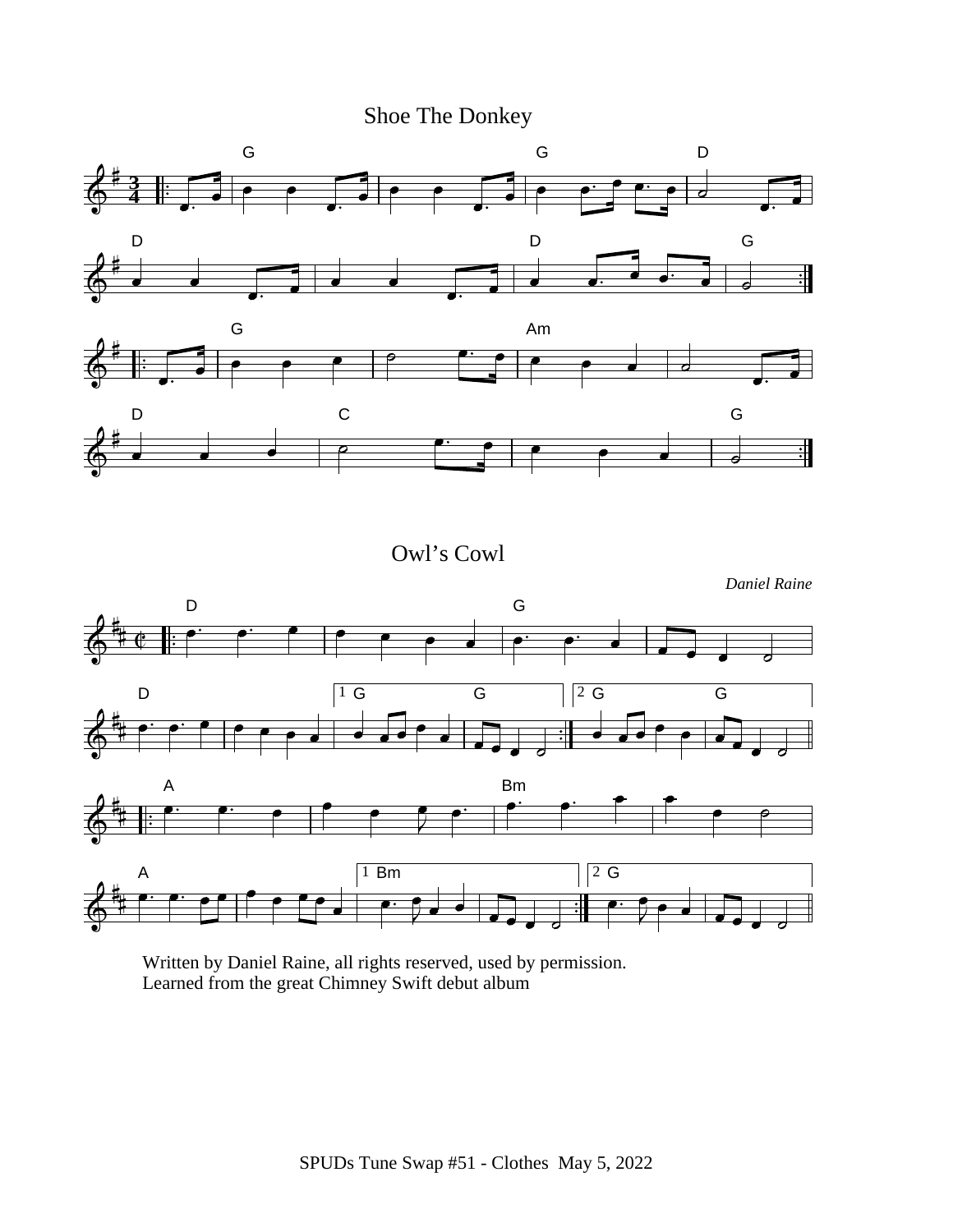Who Shit in Grandpa's Hat Fire in the Log Possum up the Gum Stump

![](_page_8_Figure_1.jpeg)

Shake Out Your Shoes

![](_page_8_Figure_3.jpeg)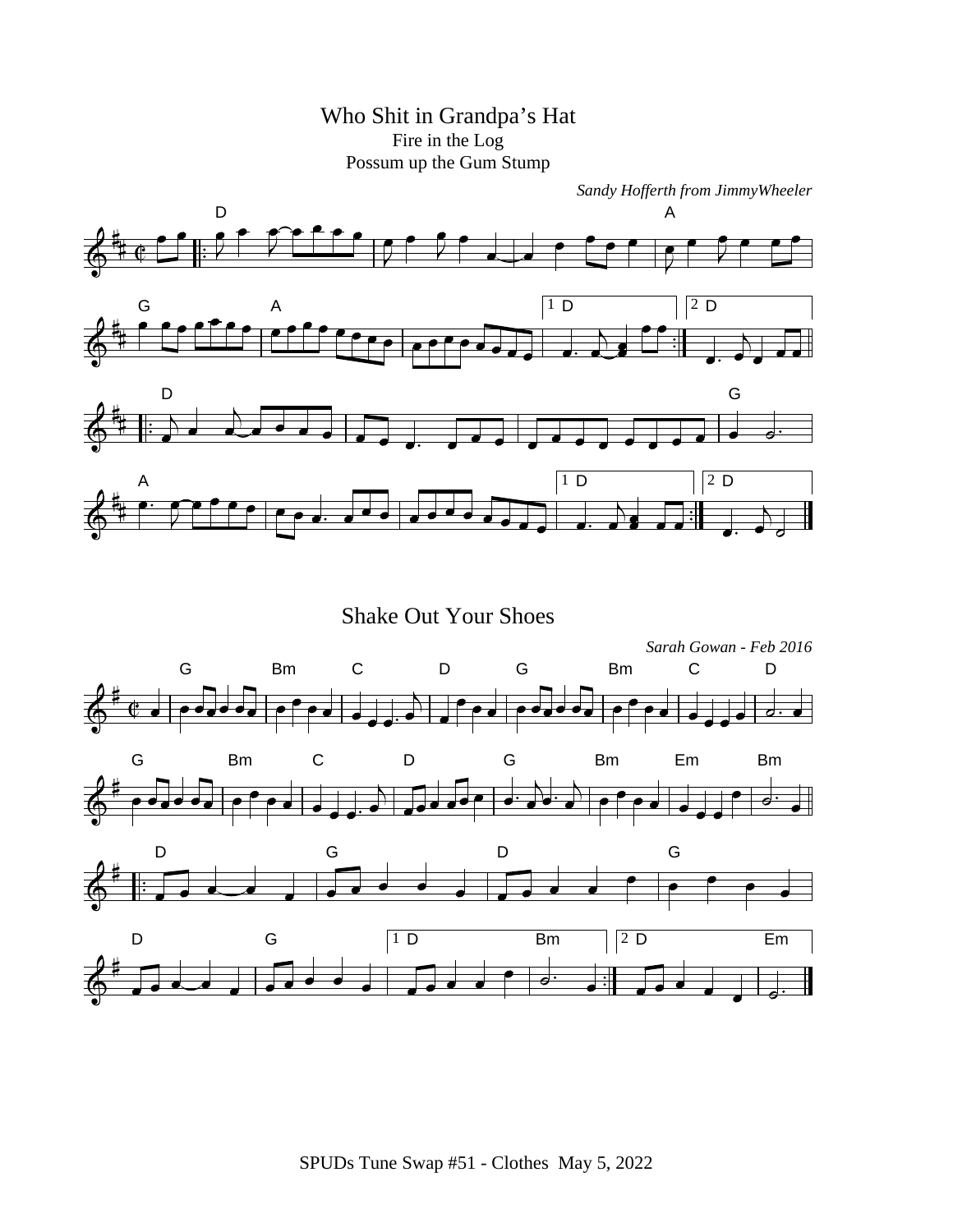# Money in Both Pockets

![](_page_9_Figure_1.jpeg)